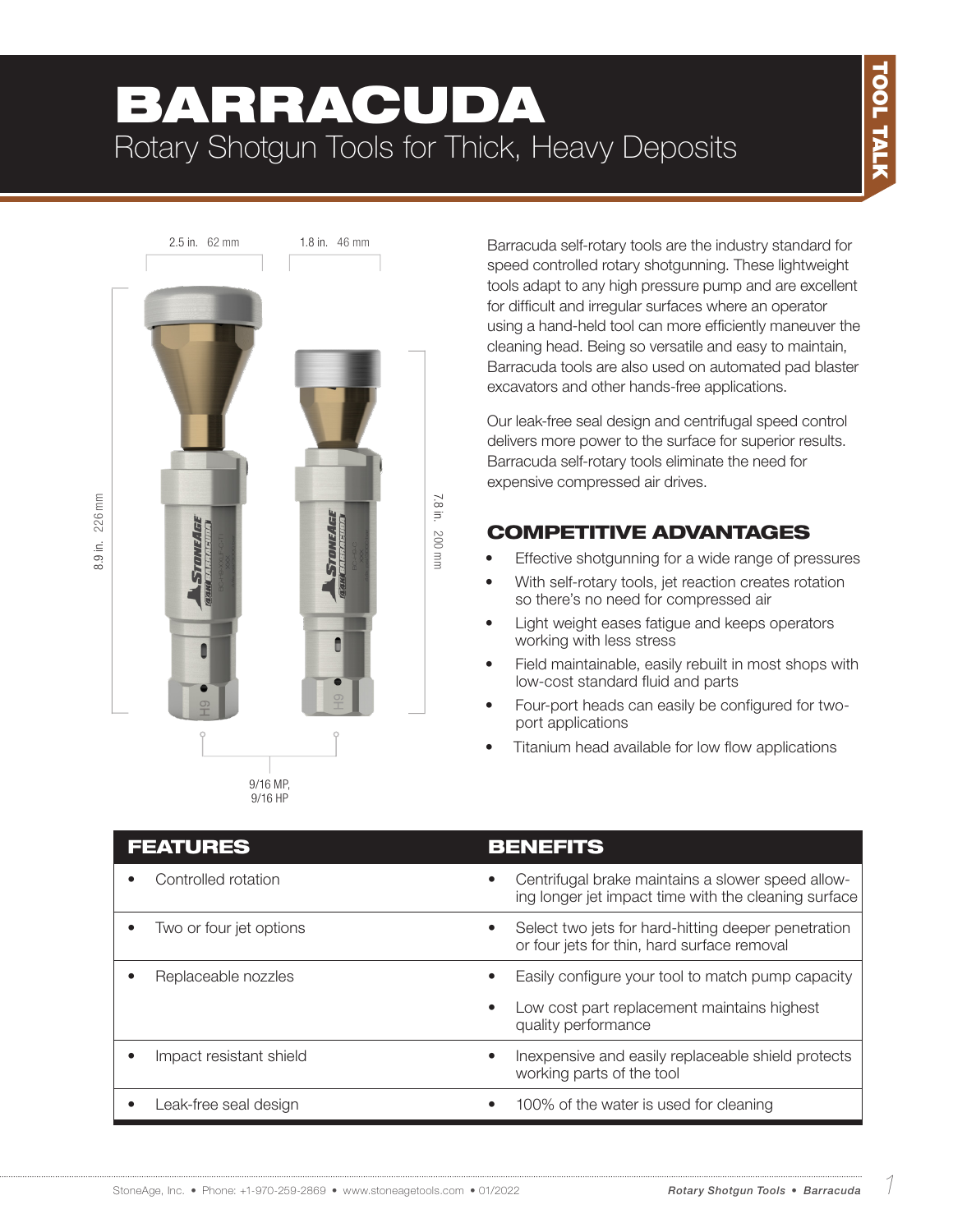

### QUESTIONS TO ASK THE CUSTOMER

- What pressure and flow are you operating?
- What type of material are you removing? *Four jets are generally more effective for thin, hard deposits and two jets for thicker/deeper cleaning.*
- Do you need an adapter?
- Do you want a service or overhaul kit?

#### OTHER INFORMATION

• For information about automated alternatives to manual shotgunning, contact StoneAge Custom Solutions.

| <b>PART ID</b>          | <b>BC-K</b>       | <b>BC-K-P2</b>     | <b>BC-H9-C</b>    | <b>BC-H9LF-C</b>  | <b>BC-H9-XLF-C</b> | <b>BC-H9XXLF-</b><br>C-TI |
|-------------------------|-------------------|--------------------|-------------------|-------------------|--------------------|---------------------------|
| <b>Pressure Range</b>   | $2 - 22k$ psi     | $2-22k$ psi        | 25-44k psi        | 25-44k psi        | 25-44k psi         | $25 - 44k$ psi            |
|                         | 140-1500 bar      | 140-1500 bar       | 1700-3000 bar     | 1700-3000 bar     | 1700-3000 bar      | 1700-3000 bar             |
| <b>Flow Range</b>       | $4.4 - 13.3$ gpm  | $4.3 - 12.1$ gpm   | $5.6 - 8.8$ gpm   | $4.3 - 6.7$ gpm   | $3.5 - 5.6$ gpm    | $2.3 - 3.8$ gpm           |
|                         | 17-50 l/min       | $16 - 46$ I/min    | $21 - 33$ $l/min$ | 16-25 l/min       | $13 - 21$ I/min    | $9 - 14$ I/min            |
| <b>Flow Coefficient</b> | .43 Cv            | .43 Cv             | .38 Cv            | .38 Cv            | .38 Cv             | .38 Cv                    |
| <b>Inlet Connection</b> | 9/16 MP           | 9/16 MP            | 9/16 HP           | 9/16 HP           | $9/16$ HP          | $9/16$ HP                 |
| <b>Port Size</b>        | 1/4 NPT (P4)      | 1/8 NPT (P2)       | 7/16-20 UNF (S7)  | 7/16-20 UNF (S7)  | 7/16-20 UNF (S7)   | 7/16-20 UNF (S7)          |
| <b>Nozzle Type</b>      | AP4               | AP <sub>2</sub>    | OS7               | 0S <sub>7</sub>   | OS7                | OS7                       |
| <b>Port Plug</b>        | N/A               | <b>GP 025-P2SS</b> | <b>0S7002</b>     | <b>0S7002</b>     | <b>0S7002</b>      | <b>0S7002</b>             |
| <b>Diameter</b>         | 46 mm             | 46 mm              | 46 mm             | $1.8$ in.         | 46 mm              | 62 mm                     |
|                         | $1.8$ in.         | $1.8$ in.          | $1.8$ in.         | 46 mm             | $1.8$ in.          | $2.5$ in.                 |
| Length                  | $200$ mm          | 7.8 in.            | $7.8$ in.         | 7.8 in.           | 7.8 in.            | 8.9 in.                   |
|                         | $7.8$ in.         | 200 mm             | $200$ mm          | $200$ mm          | 200 mm             | 226 mm                    |
| Weight                  | $1.2$ kg          | 2.7 <sub>lb</sub>  | 1.3 <sub>kq</sub> | 1.3 <sub>kg</sub> | 2.9 <sub>lb</sub>  | 3.2 <sub>lb</sub>         |
|                         | 2.7 <sub>lb</sub> | $1.2$ kg           | 2.9 <sub>lb</sub> | 2.9 <sub>lb</sub> | 1.3 <sub>kg</sub>  | $1.45$ kg                 |
| <b>Maximum Water</b>    | 70 °C             | 160 °F             | 160 °F            | 160 °F            | 70 °C              | 70 °C                     |
| <b>Temperature</b>      | 160 °F            | 70 °C              | 70 °C             | 70 °C             | 160 °F             | 160 °F                    |

#### TOOL SPECIFICATIONS

*Visit our website for tool resources including operation and maintenance videos:* 

WWW.STONEAGETOOLS.COM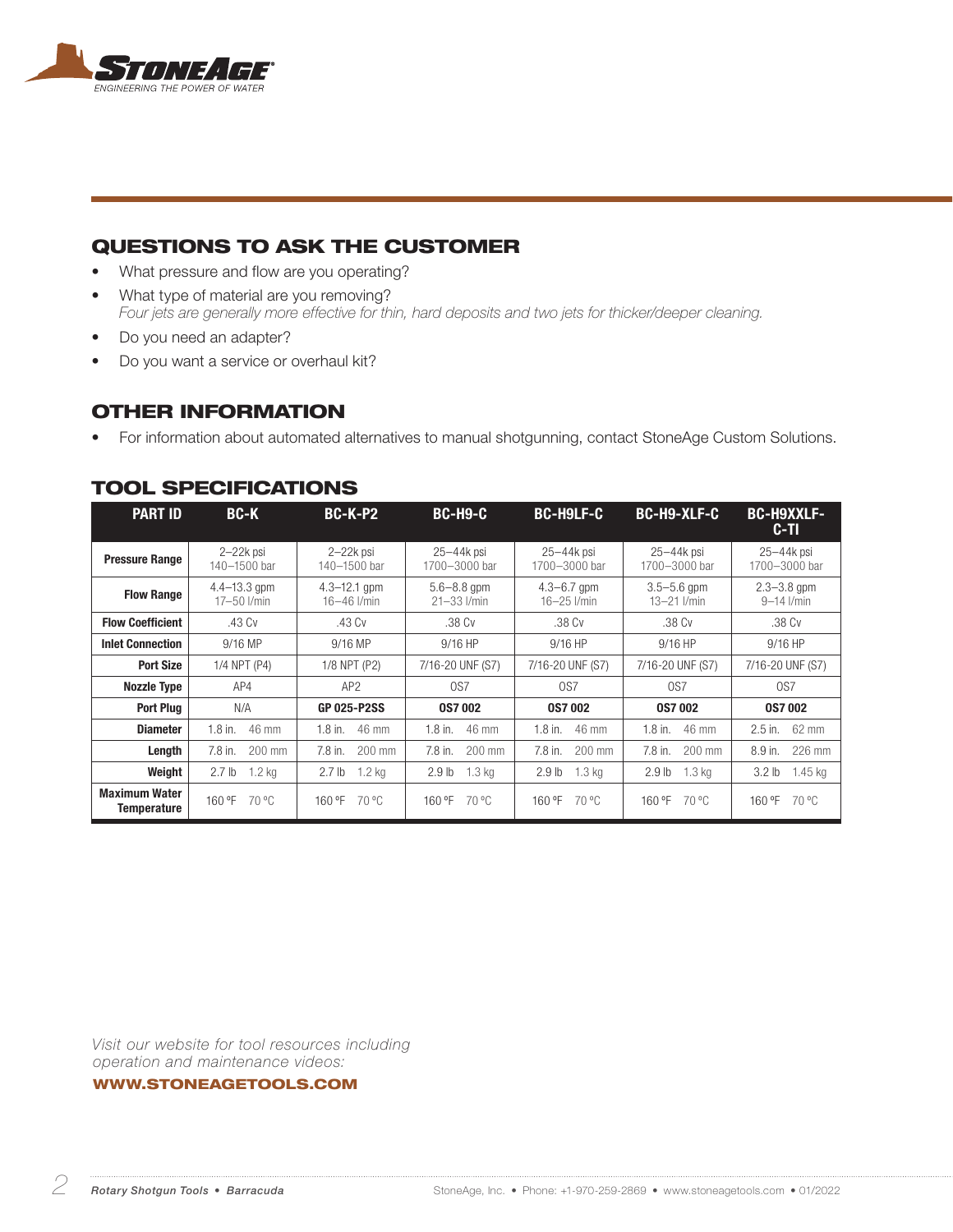# BARRACUDA TOOL CONFIGURATION



#### A complete Barracuda tool configuration requires the following components:

- 1. Appropriate tool option for the working pressure and number of nozzle ports
- 2. Nozzles/Plugs of appropriate number and size

#### The following items may also be required:

• Suitable lance adapter

#### To configure a Barracuda tool, the following information should be obtained:

- Pump pressure and flow
- Hose length and ID
- Lance end fitting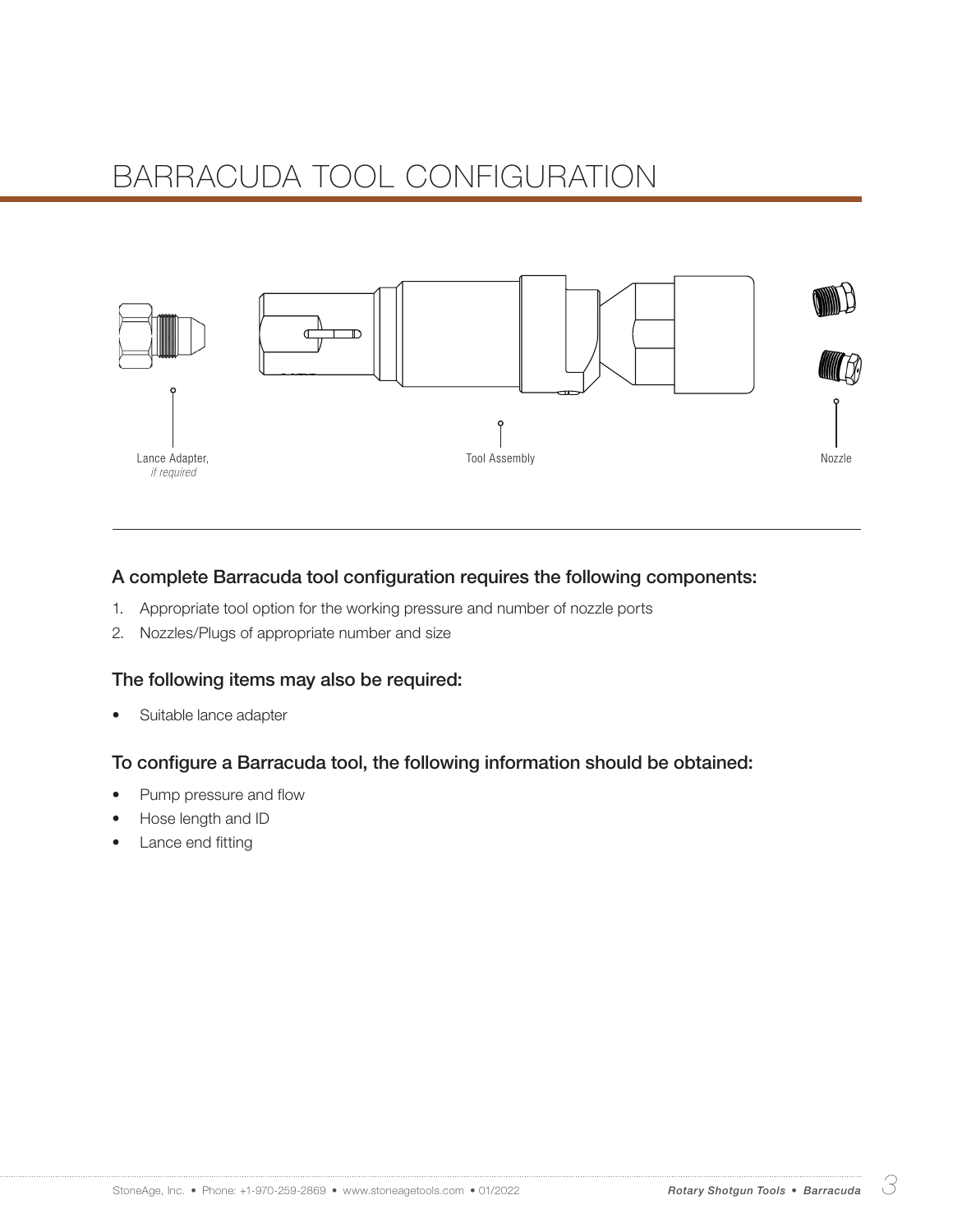

## BARRACUDA TOOL CONFIGURATION

## ORDER TOOL BY STANDARD PACKAGE

StoneAge offers standardized Barracuda tool packages for the most commonly used configurations. All Barracuda tool packages come fully assembled and include: 1. Tool, 2. Nozzles specified to jetting. Some of the packages also contain the lance adapter.

*PLEASE NOTE: Lance adapters are not included in all packages. Please check the details of the package contents below. If an adapter is required for your configuration, it must be ordered separately. See Fittings and Adapters for available options.*

| <b>MAXIMUM</b><br><b>PRESSURE</b> | <b>HEAD TYPE</b> | <b>PACKAGE CONTENTS</b>                                                                                 | <b>PACKAGE PART ID</b>     |
|-----------------------------------|------------------|---------------------------------------------------------------------------------------------------------|----------------------------|
| 22k psi<br>1500 bar               |                  | 1 x 22k/1500 bar Barracuda tool assembly<br>2 x AP4 Attack Tip nozzles                                  | <b>BC-K-MP-PKG</b>         |
|                                   | 2 Port           | 1 x 22k/1500 bar Barracuda tool assembly<br>2 x AP4 Attack Tip nozzles<br>1 x Adapter for 1/2 NPT lance | <b>BC-K-NPT-PKG</b>        |
|                                   |                  | 1 x 22k/1500 bar Barracuda tool assembly<br>4 x AP2 Attack Tip nozzles                                  | BC-K-P2-MP-PKG             |
|                                   | 4 Port           | 1 x 22k/1500 bar Barracuda tool assembly<br>4 x AP2 Attack Tip nozzles<br>1 x Adapter for 1/2 NPT lance | <b>BC-K-P2-NPT-PKG</b>     |
| 44k psi<br>3000 bar               | 4 Port           | 1 x 44k/3000 bar Barracuda tool assembly<br>4 x OS7 Sapphire nozzles                                    | BC-H9-C-PKG                |
|                                   |                  | 1 x 44k/3000 bar Barracuda tool assembly<br>4 x OS7 Sapphire nozzles                                    | <b>BC-H9LF-C-PKG</b>       |
|                                   |                  | 1 x 44k/3000 bar Barracuda tool assembly<br>4 x OS7 Sapphire nozzles                                    | <b>BC-H9-XLF-C-PKG</b>     |
|                                   |                  | 1 x 44k/3000 bar Barracuda tool assembly<br>4 x OS7 Sapphire nozzles                                    | <b>BC-H9-XXLF-C-TI-PKG</b> |

The following table shows the configurations of standard Barracuda tool packages:

#### When ordering a standard Barracuda package, you should specify:

- 1. Package Part ID
- 2. Pump pressure and flow
- 3. Hose length and ID
- 4. Lance adapter, if required

#### FOR **FXAMPLE:**

| ${\bf 0}{\bf I}{\bf Y}$ | <b>PART ID</b> | <b>DESCRIPTION</b>                         |
|-------------------------|----------------|--------------------------------------------|
|                         | BC-H9-C-PKG    | Pump 5 gpm 40,000 psi. 100 ft 8 mm ID hose |
|                         | AF 071-H9      | 9/16 LH collar                             |
|                         | AF 072-H9      | Anti-vibe gland nut                        |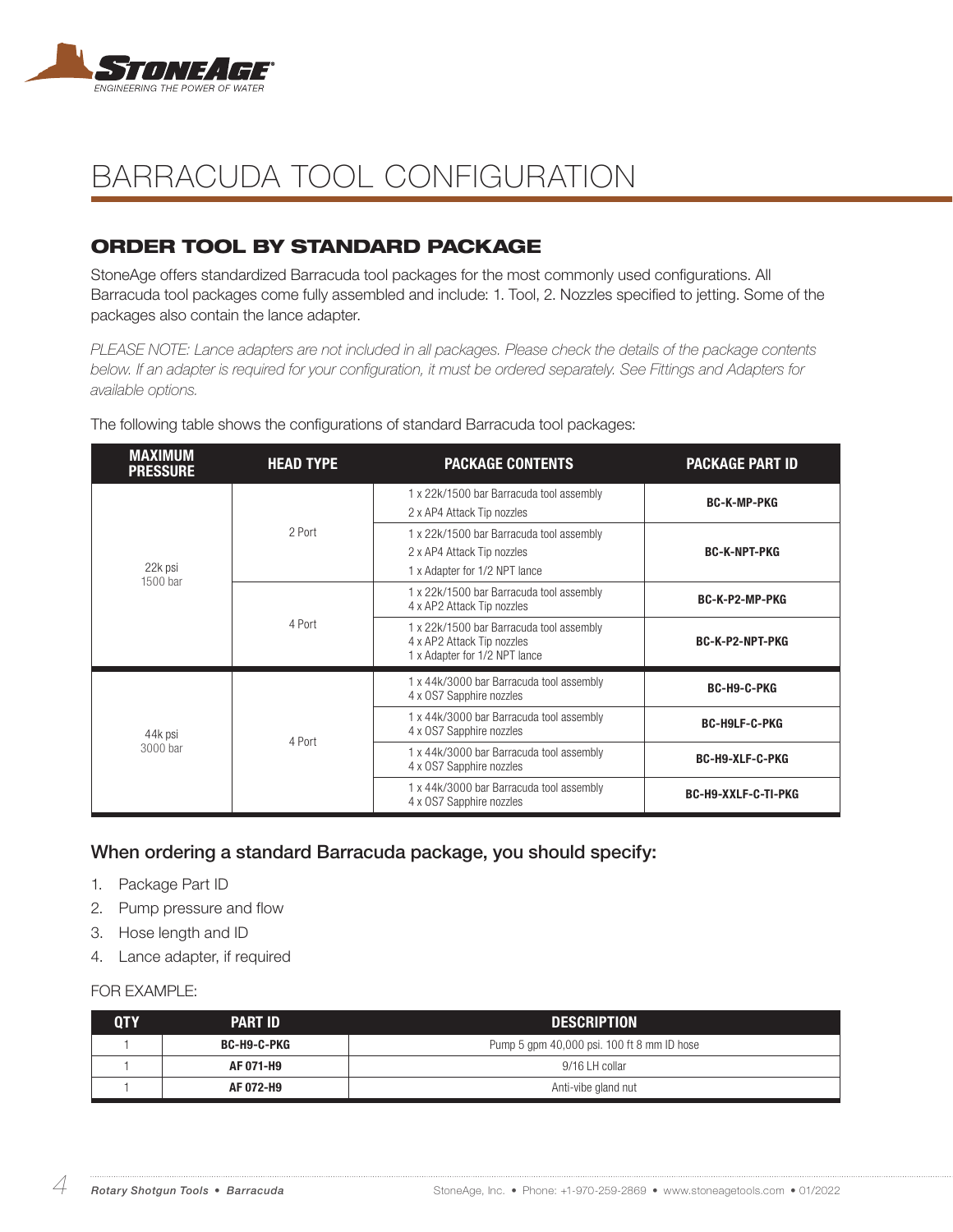### ORDER TOOL BY LINE ITEM

Complete tools can be configured by following the steps outlined below. Contact StoneAge Customer Support for questions about specific applications.

## STEP1 \ TOOL SELECTION

There are six Barracuda tool options available. The correct tool is selected based on the maximum working pressure, flow rate of the pump and number of nozzle ports required.

| MAXIMUM PRESSURE INLET CONNECTION |           | <b>HEAD TYPE</b> | <b>FLOW</b>                      | <b>TOOL PART ID</b> |
|-----------------------------------|-----------|------------------|----------------------------------|---------------------|
| 22k psi                           | $9/16$ MP | 2 ports          | $4.4 - 13.3$ gpm $17 - 50$ I/min | <b>BC-K</b>         |
| 1500 bar                          |           | 4 ports          | $4.3 - 12.1$ gpm $16 - 46$ l/min | <b>BC-K-P2</b>      |
| 44k psi<br>3000 bar               | $9/16$ HP | 4 ports          | $5.6 - 8.8$ gpm $21 - 33$ l/min  | <b>BC-H9-C</b>      |
|                                   |           |                  | $4.3 - 6.7$ gpm $16 - 25$ l/min  | <b>BC-H9LF-C</b>    |
|                                   |           |                  | $3.5 - 5.6$ gpm $13 - 21$ I/min  | <b>BC-H9-XLF-C</b>  |
|                                   |           |                  | $2.3 - 3.8$ gpm $9 - 14$ I/min   | BC-H9-XXLF-C-TI     |

## STEP 2 LANCE CONNECTION

A lance connector may be required. The Barracuda tool is typically connected to the lance with either a collar and gland nut or an adapter. See *Fittings and Adapters* for available options.

## STEP 3 \ **NOZZLES AND PLUGS**

Barracuda tools come in 2-port and 4-port configurations. Generally, two jets deliver more concentrated power for heavy, thick deposits and four jets are ideal for removing thin, hard deposits.

It is possible to plug two of the ports on 4-port Barracuda tools. The plugs must always be installed in the ports positioned opposite each other, as indicated in *Figure 1*.

The charts on the following page demonstrate appropriate nozzle sizing for common pressure and flow scenarios. Use the StoneAge Jetting App to verify accurate jetting: JETTING.STONEAGETOOLS.COM